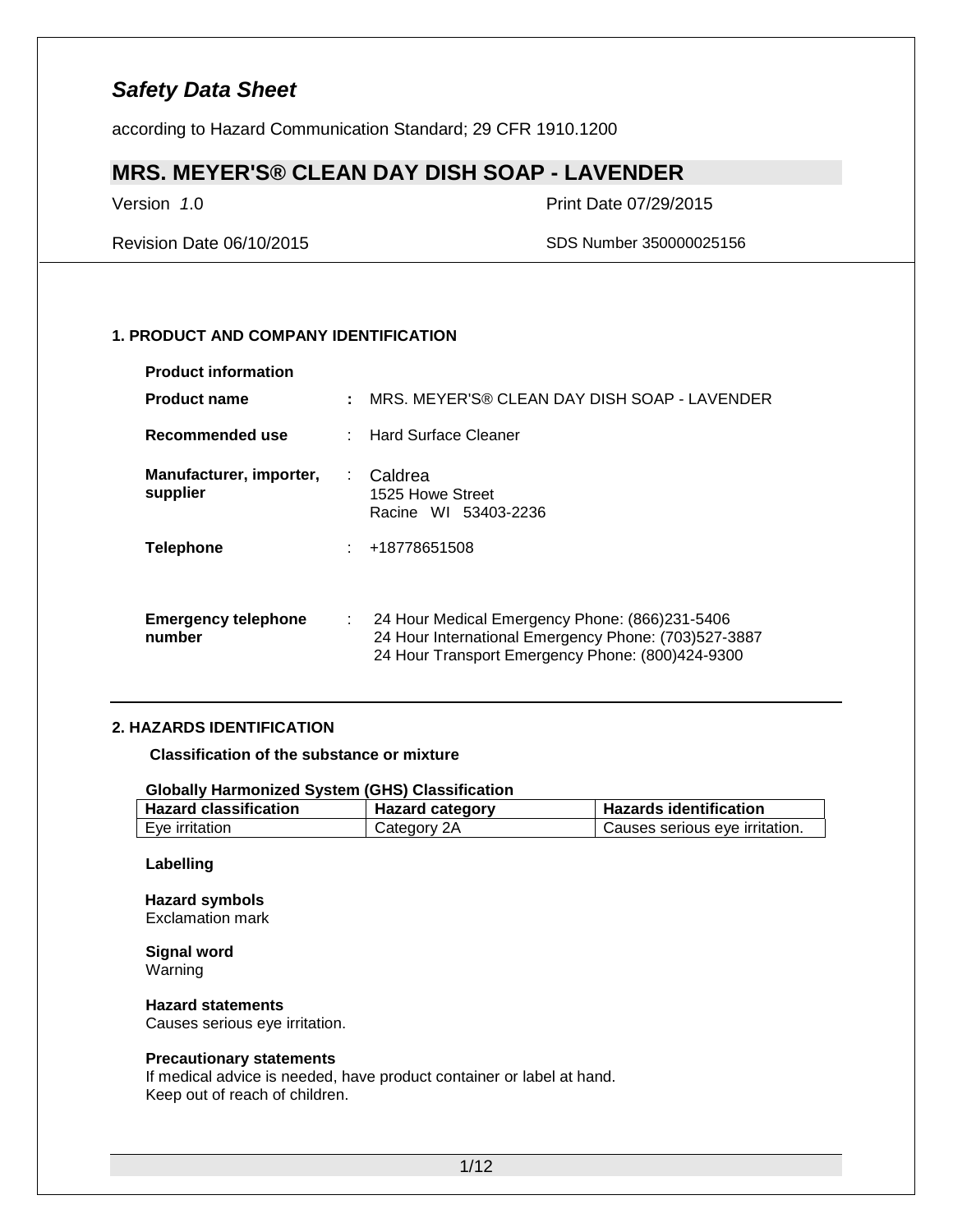according to Hazard Communication Standard; 29 CFR 1910.1200

### **MRS. MEYER'S® CLEAN DAY DISH SOAP - LAVENDER**

Version *1*.0 Print Date 07/29/2015

Revision Date 06/10/2015 SDS Number 350000025156

Read label before use. IF IN EYES: Rinse cautiously with water for several minutes. Remove contact lenses, if present and easy to do. Continue rinsing. If eye irritation persists: Get medical advice/ attention. Wear protective gloves/ protective clothing/ eye protection/ face protection. Wash hands thoroughly after handling.<br>Other hazards : None **Other hazards** : None identified

### **3. COMPOSITION/INFORMATION ON INGREDIENTS**

| <b>Chemical Name</b>                                     | CAS-No.       | Weight percent |
|----------------------------------------------------------|---------------|----------------|
| Sulfuric acid, mono-C10-16-alkyl<br>esters, sodium salts | 68585-47-7    | $5.00 - 10.00$ |
| Alkylpolyglycoside C10-16                                | 110615-47-9   | $5.00 - 10.00$ |
| Lauryl dimethyl amine oxide                              | 1643-20-5     | $1.00 - 5.00$  |
| Glycerin                                                 | $56 - 81 - 5$ | $1.00 - 5.00$  |

The specific chemical identity and/or exact percentage (concentration) of this composition has been withheld as a trade secret.

For additional information on product ingredients, see www.caldrea.com.

### **4. FIRST AID MEASURES**

| Eye contact         |    | : IF IN EYES: Rinse cautiously with water for several minutes.<br>Remove contact lenses, if present and easy to do. Continue<br>rinsing. If eye irritation persists: Get medical advice/attention. |
|---------------------|----|----------------------------------------------------------------------------------------------------------------------------------------------------------------------------------------------------|
| <b>Skin contact</b> | ÷. | No special requirements                                                                                                                                                                            |
| <b>Inhalation</b>   | ÷. | No special requirements.                                                                                                                                                                           |
| Ingestion           | ÷. | No special requirements                                                                                                                                                                            |

### **5. FIREFIGHTING MEASURES**

| Suitable extinguishing | Use water spray, alcohol-resistant foam, dry chemical or |
|------------------------|----------------------------------------------------------|
| media                  | carbon dioxide.                                          |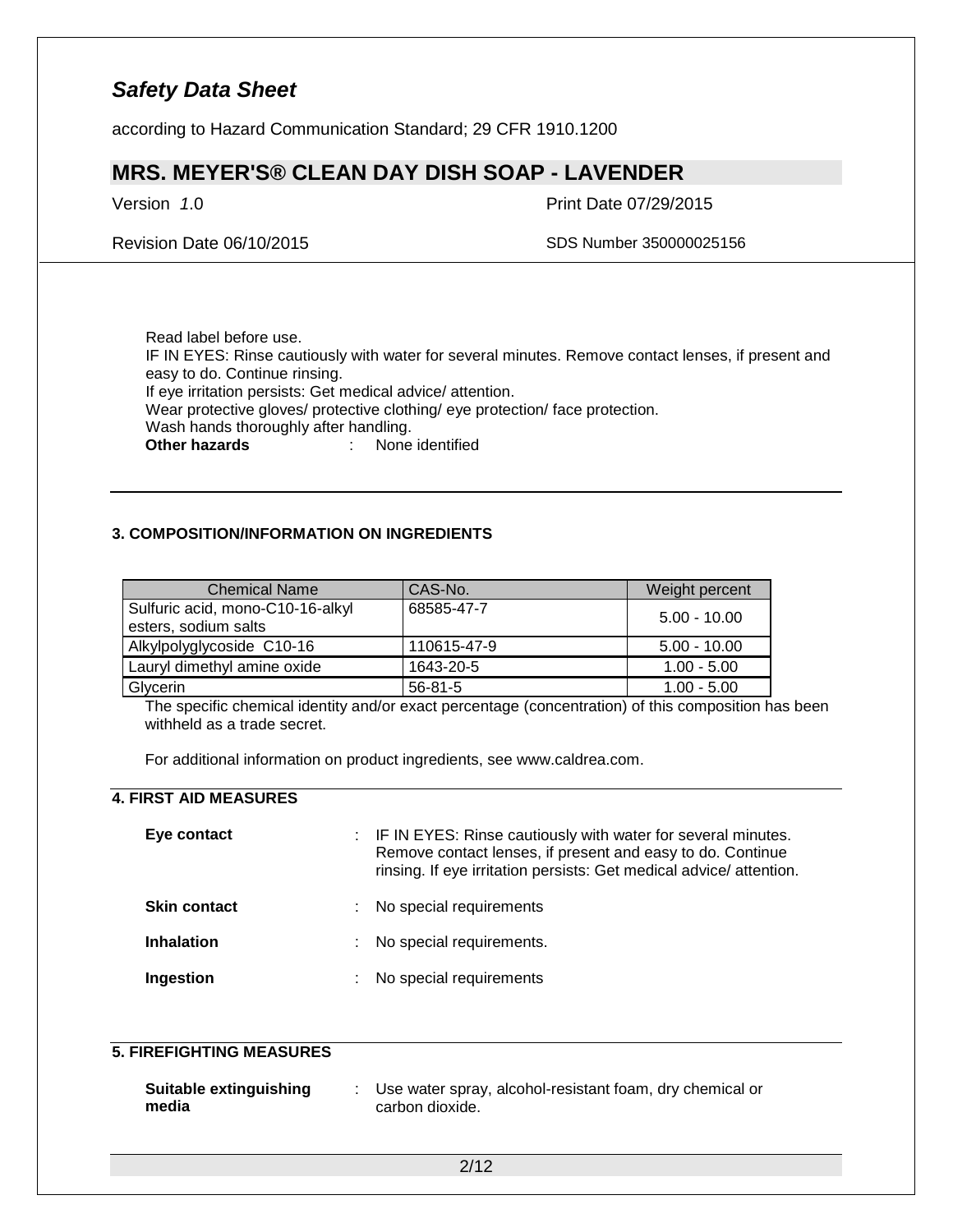according to Hazard Communication Standard; 29 CFR 1910.1200

# **MRS. MEYER'S® CLEAN DAY DISH SOAP - LAVENDER**

### Version *1*.0 Print Date 07/29/2015

Revision Date 06/10/2015 SDS Number 350000025156

| Specific hazards during<br>firefighting | : Container may melt and leak in heat of fire.                                                                                                                                                           |
|-----------------------------------------|----------------------------------------------------------------------------------------------------------------------------------------------------------------------------------------------------------|
| <b>Further information</b>              | : Fight fire with normal precautions from a reasonable distance.<br>Standard procedure for chemical fires. Wear full protective<br>clothing and positive pressure self-contained breathing<br>apparatus. |

### **6. ACCIDENTAL RELEASE MEASURES**

| <b>Personal precautions</b>                                        |    | : Wash thoroughly after handling.                        |
|--------------------------------------------------------------------|----|----------------------------------------------------------|
| <b>Environmental</b><br>precautions                                | ÷. | Outside of normal use, avoid release to the environment. |
| <b>Methods and materials</b><br>for containment and<br>cleaning up |    | : Dike large spills.<br>Clean residue from spill site.   |

### **7. HANDLING AND STORAGE**

| <b>Handling</b><br><b>Precautions for safe</b><br>handling | Avoid contact with skin, eyes and clothing.<br>For personal protection see section 8.<br>Use only as directed.<br>KEEP OUT OF REACH OF CHILDREN AND PETS.<br>Wash thoroughly after handling. |
|------------------------------------------------------------|----------------------------------------------------------------------------------------------------------------------------------------------------------------------------------------------|
| Advice on protection<br>against fire and explosion         | : Normal measures for preventive fire protection.                                                                                                                                            |
| <b>Storage</b>                                             |                                                                                                                                                                                              |
| Requirements for storage<br>areas and containers           | : Keep container closed when not in use.                                                                                                                                                     |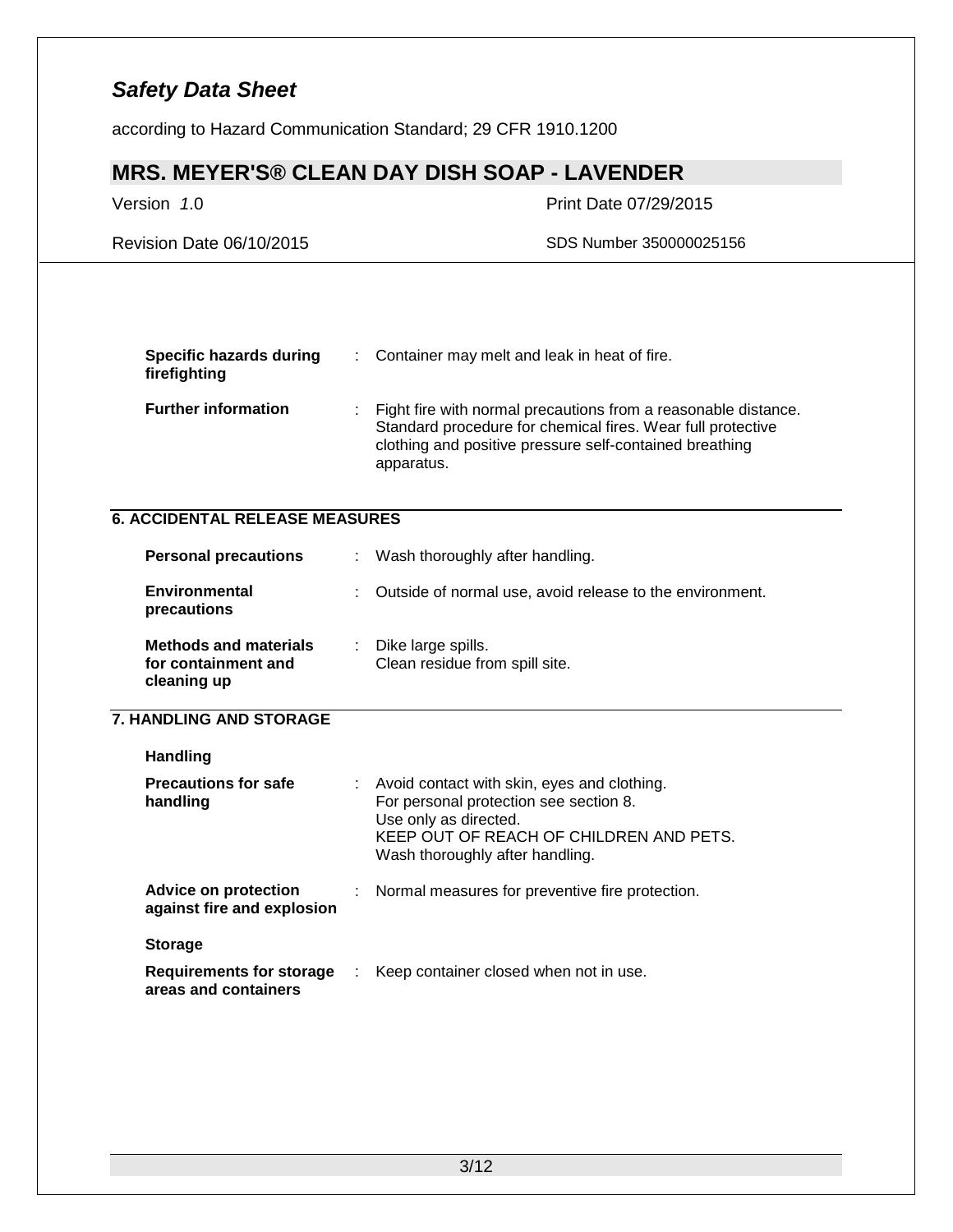according to Hazard Communication Standard; 29 CFR 1910.1200

# **MRS. MEYER'S® CLEAN DAY DISH SOAP - LAVENDER**

Version *1*.0 Print Date 07/29/2015

Revision Date 06/10/2015 SDS Number 350000025156

### **8. EXPOSURE CONTROLS/PERSONAL PROTECTION**

### **Occupational Exposure Limits**

| Components | CAS-No.       | mg/m3               | ppm | Non-<br>standard<br>units | <b>Basis</b>    |
|------------|---------------|---------------------|-----|---------------------------|-----------------|
| Glycerin   | $56 - 81 - 5$ | $15 \text{ mg/m}$ 3 |     |                           | <b>OSHA TWA</b> |
| Glycerin   | $56 - 81 - 5$ | $5 \text{ mg/m}$ 3  |     |                           | OSHA TWA        |

#### **Personal protective equipment**

| <b>Respiratory protection</b> | ÷. | No special requirements.                                                                                  |
|-------------------------------|----|-----------------------------------------------------------------------------------------------------------|
| <b>Hand protection</b>        | ÷  | No special requirements.                                                                                  |
| Eye protection                |    | Safety glasses with side-shields                                                                          |
| Skin and body protection      |    | No special requirements.                                                                                  |
| <b>Hygiene measures</b>       |    | Handle in accordance with good industrial hygiene and safety<br>practice. Wash thoroughly after handling. |

### **9. PHYSICAL AND CHEMICAL PROPERTIES**

| ÷  | liquid                                         |
|----|------------------------------------------------|
| ÷. | Colorless                                      |
| ÷  | floral                                         |
|    | : Test not applicable for this product type    |
|    | $: 7.4 - 7.9$                                  |
|    | Melting point/freezing point $\therefore$ 0 °C |
|    |                                                |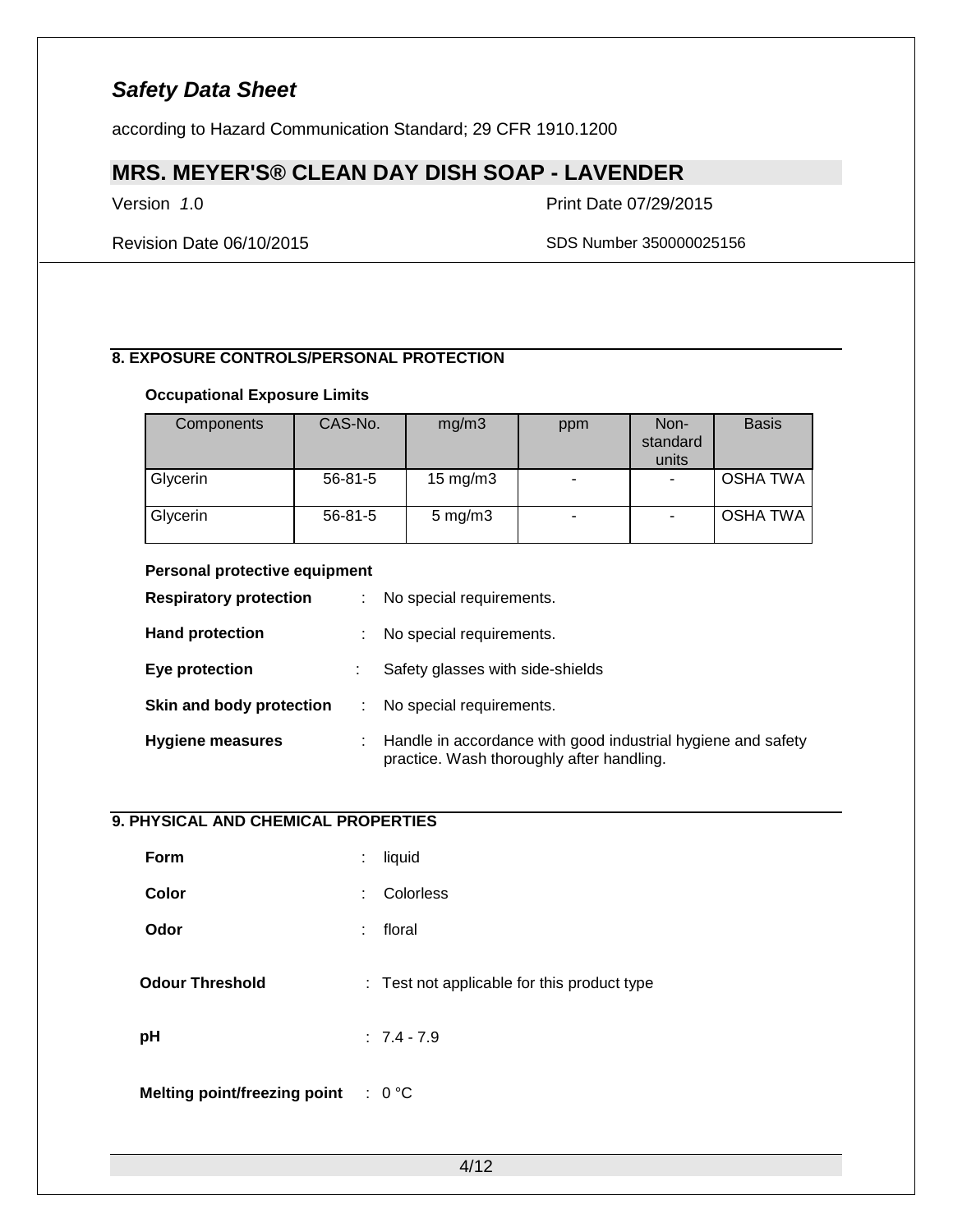according to Hazard Communication Standard; 29 CFR 1910.1200

# **MRS. MEYER'S® CLEAN DAY DISH SOAP - LAVENDER**

Version *1*.0 Print Date 07/29/2015

Revision Date 06/10/2015 SDS Number 350000025156

| Initial boiling point and<br>boiling range             |    | Test not applicable for this product type   |
|--------------------------------------------------------|----|---------------------------------------------|
| <b>Flash point</b>                                     |    | does not flash                              |
| <b>Evaporation rate</b>                                |    | : Test not applicable for this product type |
| <b>Flammability (solid, gas)</b>                       | ÷. | Does not sustain combustion.                |
| <b>Upper/lower flammability or</b><br>explosive limits |    | : Test not applicable for this product type |
| Vapour pressure                                        |    | : Test not applicable for this product type |
| <b>Vapour density</b>                                  |    | : Test not applicable for this product type |
|                                                        |    |                                             |
| <b>Relative density</b>                                | ÷. | 1.01 g/cm3 at 25 °C                         |
| Solubility(ies)                                        |    | soluble                                     |
| Partition coefficient: n-<br>octanol/water             |    | : Test not applicable for this product type |
| <b>Auto-ignition temperature</b>                       |    | : Test not applicable for this product type |
| <b>Decomposition temperature</b>                       | t. | Test not applicable for this product type   |
| Viscosity, dynamic                                     |    | 400 - 600 mPa.s                             |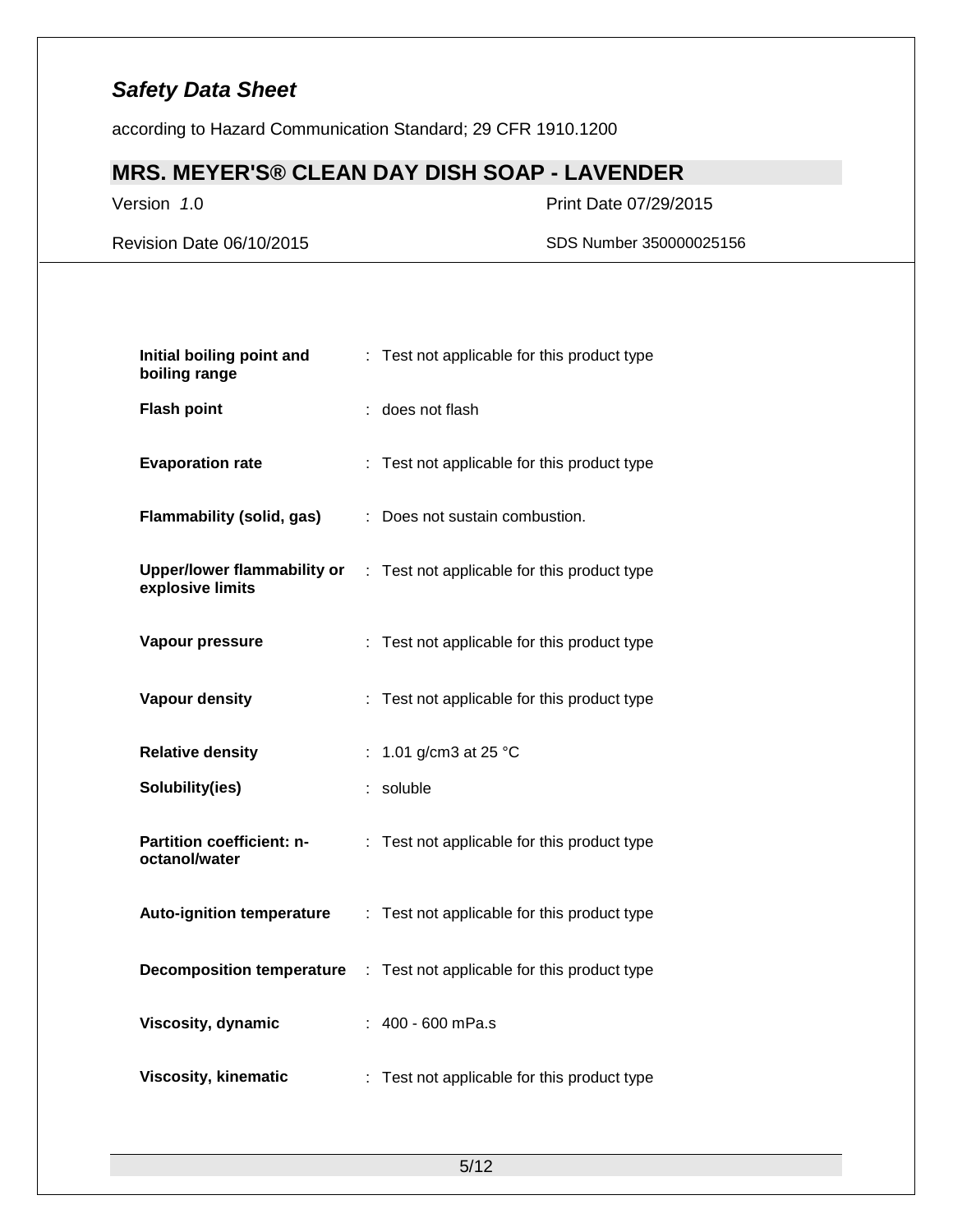according to Hazard Communication Standard; 29 CFR 1910.1200

# **MRS. MEYER'S® CLEAN DAY DISH SOAP - LAVENDER**

### Version *1*.0 Print Date 07/29/2015

Revision Date 06/10/2015 SDS Number 350000025156

| <b>Oxidizing properties</b>                                       | : Test not applicable for this product type |                                                                                                                       |  |
|-------------------------------------------------------------------|---------------------------------------------|-----------------------------------------------------------------------------------------------------------------------|--|
| <b>Volatile Organic</b><br><b>Compounds</b><br>Total VOC (wt. %)* | Regulations                                 | 0.2 % - additional exemptions may apply<br>*as defined by US Federal and State Consumer Product                       |  |
| <b>Other information</b>                                          | : None identified                           |                                                                                                                       |  |
| <b>10. STABILITY AND REACTIVITY</b>                               |                                             |                                                                                                                       |  |
| <b>Possibility of hazardous</b><br><b>reactions</b>               |                                             | : If accidental mixing occurs and toxic gas is formed, exit area<br>immediately. Do not return until well ventilated. |  |
| <b>Conditions to avoid</b>                                        | Direct sources of heat.                     |                                                                                                                       |  |
| Incompatible materials                                            | Strong bases                                | Do not mix with bleach or any other household cleaners.                                                               |  |
| <b>Hazardous decomposition</b><br>products                        | and vapours.                                | : Thermal decomposition can lead to release of irritating gases                                                       |  |
| <b>11. TOXICOLOGICAL INFORMATION</b>                              |                                             |                                                                                                                       |  |
| <b>Emergency Overview</b>                                         | Warning                                     |                                                                                                                       |  |
| <b>Acute oral toxicity</b><br><b>Acute inhalation toxicity</b>    | No data available<br>No data available      |                                                                                                                       |  |
| <b>Acute dermal toxicity</b>                                      | No data available                           |                                                                                                                       |  |
| <b>GHS Properties</b>                                             | <b>Classification</b>                       | <b>Routes of entry</b>                                                                                                |  |
| Acute toxicity                                                    | No classification proposed                  | Oral                                                                                                                  |  |
|                                                                   |                                             |                                                                                                                       |  |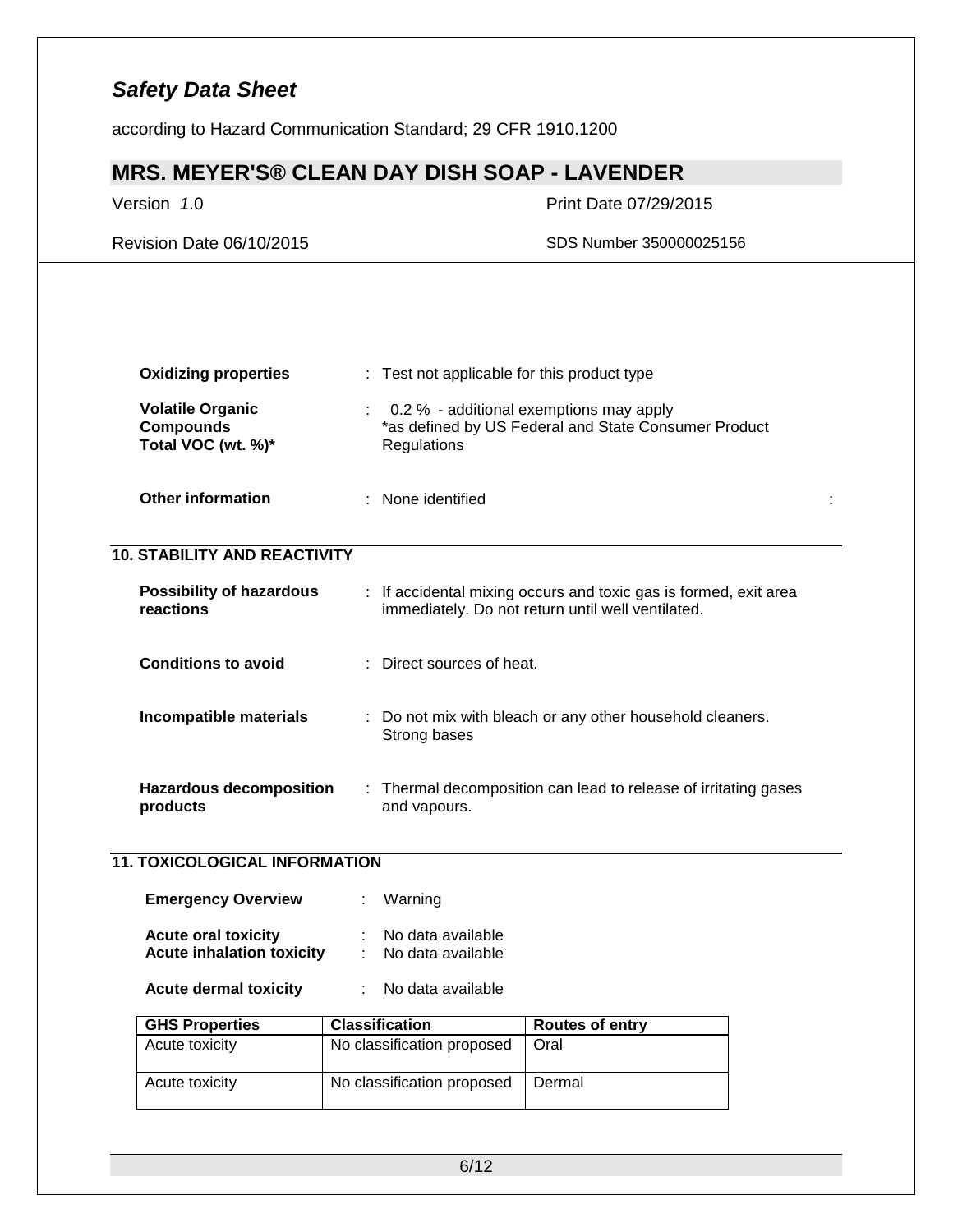according to Hazard Communication Standard; 29 CFR 1910.1200

## **MRS. MEYER'S® CLEAN DAY DISH SOAP - LAVENDER**

Version *1*.0 Print Date 07/29/2015

Revision Date 06/10/2015 SDS Number 350000025156

| Acute toxicity                                           | No classification proposed | Inhalation - Dust and Mist |
|----------------------------------------------------------|----------------------------|----------------------------|
| Acute toxicity                                           | No classification proposed | Inhalation - Vapour        |
| Acute toxicity                                           | No classification proposed | Inhalation - Gas           |
| Skin corrosion/irritation                                | No classification proposed |                            |
| Eye irritation                                           | Category 2A                |                            |
| Skin sensitisation                                       | No classification proposed |                            |
| Respiratory<br>sensitisation                             | No classification proposed |                            |
| Germ cell mutagenicity                                   | No classification proposed |                            |
| Carcinogenicity                                          | No classification proposed |                            |
| Reproductive toxicity                                    | No classification proposed |                            |
| Specific target organ<br>toxicity - single<br>exposure   | No classification proposed |                            |
| Specific target organ<br>toxicity - repeated<br>exposure | No classification proposed |                            |
| Aspiration hazard                                        | No classification proposed |                            |

**Aggravated Medical Condition**

: None known.

### **12. ECOLOGICAL INFORMATION**

**Product :** The product itself has not been tested.

#### **Toxicity**

The ingredients in this formula have been reviewed and no adverse impact to the environment is expected when used according to label directions.

#### **Toxicity to fish**

|  | <b>Components</b> | .<br>point<br>=na | <b>Species</b> | alue/ | TYNACIIra<br>. |
|--|-------------------|-------------------|----------------|-------|----------------|
|--|-------------------|-------------------|----------------|-------|----------------|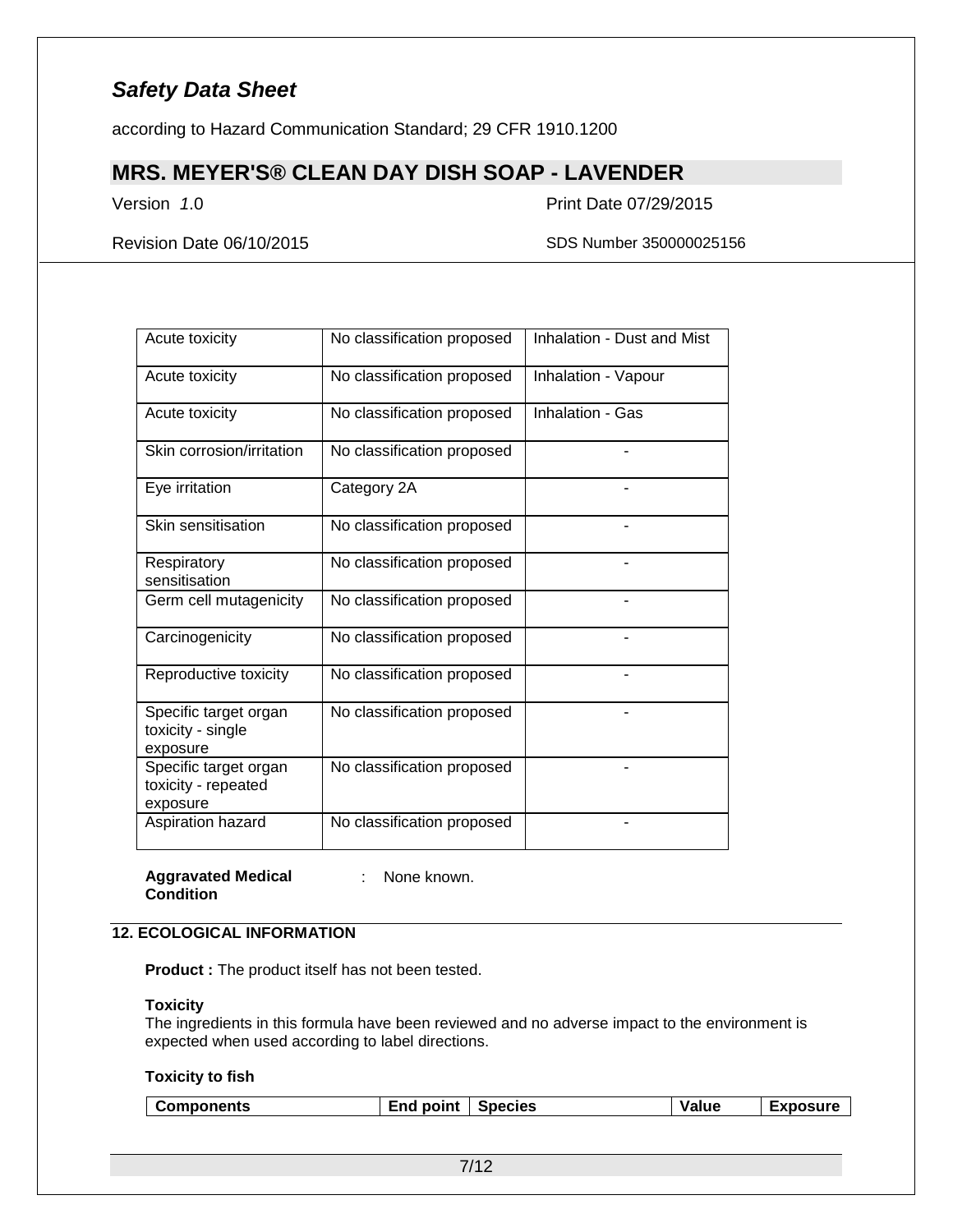according to Hazard Communication Standard; 29 CFR 1910.1200

# **MRS. MEYER'S® CLEAN DAY DISH SOAP - LAVENDER**

Version *1*.0 Print Date 07/29/2015

Revision Date 06/10/2015 SDS Number 350000025156

|                                                           |                                                             |                                        |                              | time |
|-----------------------------------------------------------|-------------------------------------------------------------|----------------------------------------|------------------------------|------|
| Sulfuric acid, mono-C10-16-<br>alkyl esters, sodium salts | No data<br>available                                        |                                        |                              |      |
| Alkylpolyglycoside C10-16                                 | semi-<br>static test<br><b>LC50</b><br><b>ISO</b><br>7346/2 | Fish                                   | $1 - 10$<br>mg/l             |      |
|                                                           | <b>NOEC</b>                                                 | Fish                                   | $> 1 - 10$<br>mg/l           |      |
| Lauryl dimethyl amine oxide                               | <b>LC50</b>                                                 | Fish                                   | $2.67 -$<br>3.46 mg/l        | 96 h |
|                                                           | <b>NOEC</b>                                                 | Fish                                   | $0.42$ mg/l                  | 72 d |
| Glycerin                                                  | <b>LC50</b>                                                 | Oncorhynchus mykiss<br>(rainbow trout) | $51,000 -$<br>57,000<br>mg/l | 96 h |

#### **Toxicity to aquatic invertebrates**

| <b>Components</b>                                         | <b>End point</b>    | <b>Species</b>                | Value              | <b>Exposure</b><br>time |
|-----------------------------------------------------------|---------------------|-------------------------------|--------------------|-------------------------|
| Sulfuric acid, mono-C10-16-<br>alkyl esters, sodium salts |                     |                               |                    |                         |
| Alkylpolyglycoside C10-16                                 | static test<br>EC50 | Daphnia magna (Water<br>flea) | $7$ mg/l           | 48 h                    |
|                                                           | <b>NOEC</b>         | Daphnia                       | $> 1 - 10$<br>mg/l |                         |
| Lauryl dimethyl amine oxide                               | static test<br>EC50 | Daphnia (water flea)          | $3.1 \text{ mg/l}$ | 48 h                    |
|                                                           | <b>NOEC</b>         | Daphnia (water flea)          | $0.7$ mg/l         | 21 <sub>d</sub>         |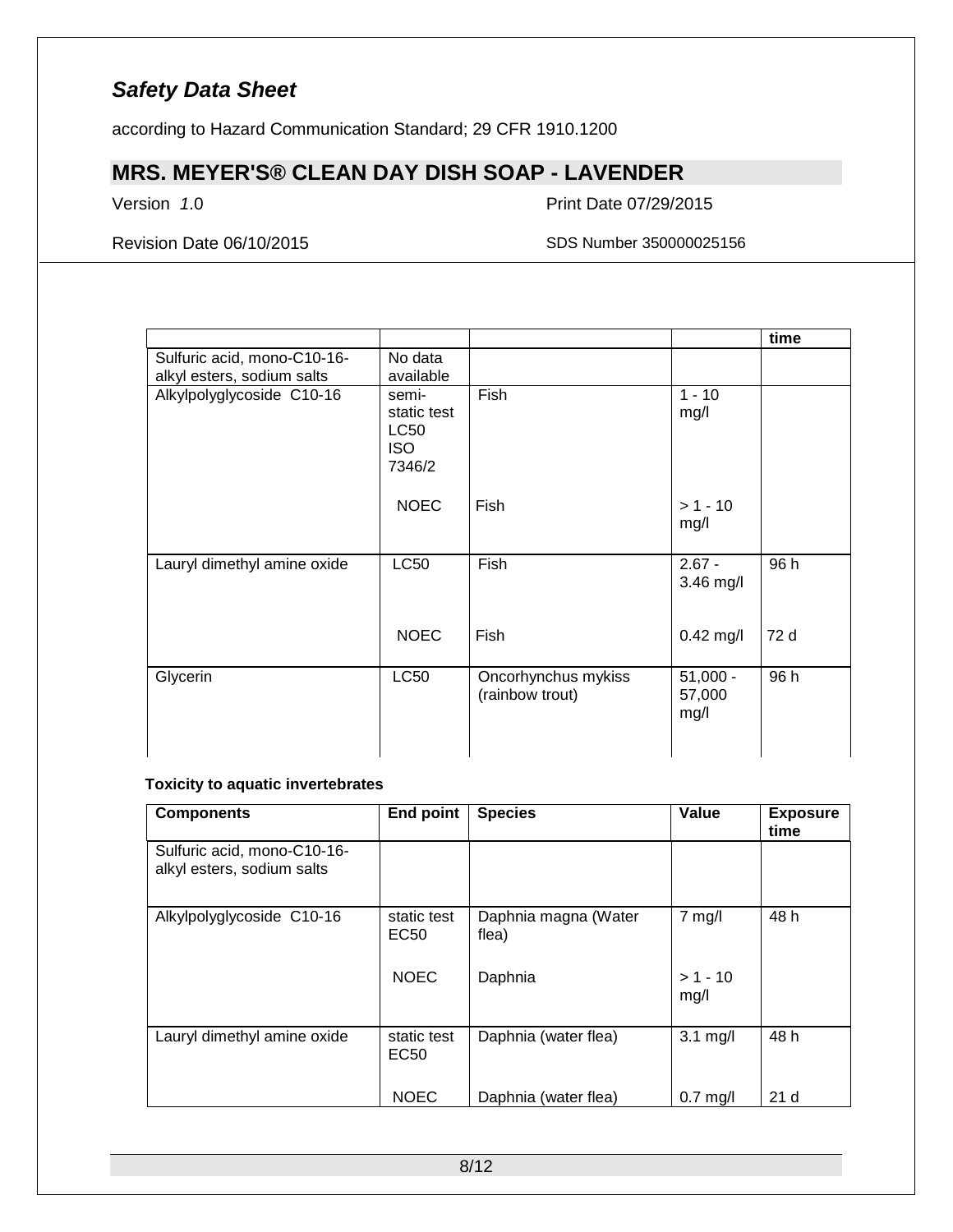according to Hazard Communication Standard; 29 CFR 1910.1200

# **MRS. MEYER'S® CLEAN DAY DISH SOAP - LAVENDER**

Version *1*.0 Print Date 07/29/2015

Revision Date 06/10/2015 SDS Number 350000025156

| Glycerin | <b>LC50</b> | Daphnia magna (Water<br>flea) | 1,955 mg/l $\vert$ 48 h |  |
|----------|-------------|-------------------------------|-------------------------|--|

### **Toxicity to aquatic plants**

| <b>Components</b>                                         | <b>End point</b>                | <b>Species</b>                              | Value            | <b>Exposure</b><br>time |
|-----------------------------------------------------------|---------------------------------|---------------------------------------------|------------------|-------------------------|
| Sulfuric acid, mono-C10-16-<br>alkyl esters, sodium salts | No data<br>available            |                                             |                  |                         |
| Alkylpolyglycoside C10-16                                 | static test<br>EC <sub>50</sub> | Desmodesmus<br>subspicatus (green algae)    | 12.5 mg/l        | 72 h                    |
| Lauryl dimethyl amine oxide                               | <b>EC50</b>                     | Algae                                       | $>67$ mg/l       | 72 h                    |
| Glycerin                                                  | No data<br>available            | Scenedesmus<br>quadricauda (Green<br>algae) | > 10,000<br>mg/l | 168 h                   |

### **Persistence and degradability**

| <b>Component</b>                                          | <b>Biodegradation</b> | <b>Exposure</b><br>time | <b>Summary</b>        |
|-----------------------------------------------------------|-----------------------|-------------------------|-----------------------|
| Sulfuric acid, mono-C10-16-<br>alkyl esters, sodium salts | No data available     |                         |                       |
| Alkylpolyglycoside C10-16                                 | > 70%                 | 28d                     | Readily biodegradable |
| Lauryl dimethyl amine oxide                               | 96%                   | 19 d                    |                       |
| Glycerin                                                  | 94 %                  | 24 h                    | Readily biodegradable |

#### **Bioaccumulative potential**

| <b>Component</b>                                          | <b>Bioconcentration</b><br>factor (BCF) | <b>Partition Coefficient n-</b><br>Octanol/water (log) |
|-----------------------------------------------------------|-----------------------------------------|--------------------------------------------------------|
| Sulfuric acid, mono-C10-16-<br>alkyl esters, sodium salts |                                         |                                                        |
| Alkylpolyglycoside C10-16                                 | No data available                       | $\leq$ -0.07                                           |
| Lauryl dimethyl amine oxide                               | 772                                     | 4.67                                                   |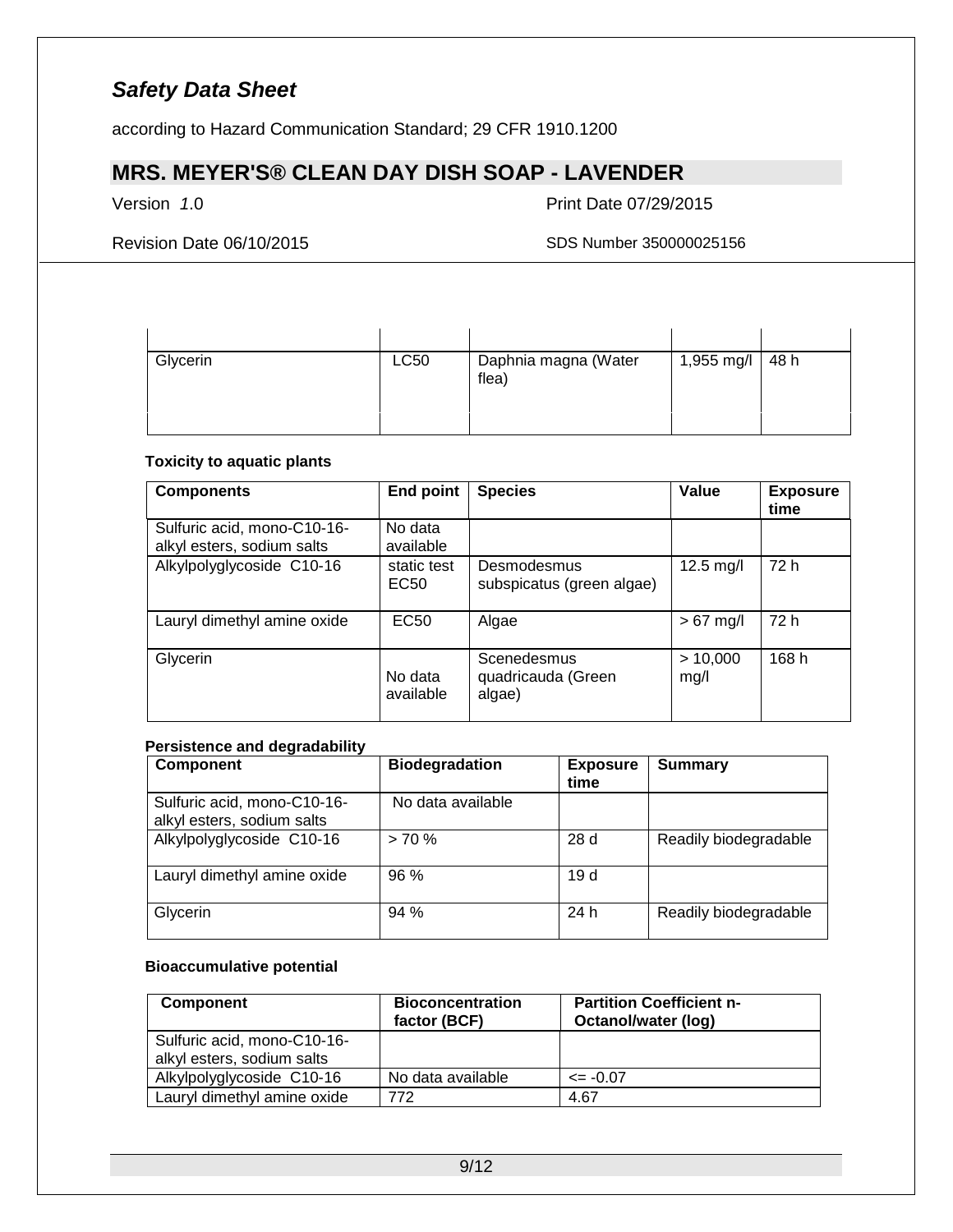according to Hazard Communication Standard; 29 CFR 1910.1200

### **MRS. MEYER'S® CLEAN DAY DISH SOAP - LAVENDER**

Version *1*.0 Print Date 07/29/2015

Revision Date 06/10/2015 SDS Number 350000025156

| `Ivcerin<br>$-1$ V | oc<br>estimated<br>00<br>. | --<br>-<br>. . |
|--------------------|----------------------------|----------------|
|                    |                            |                |

**Mobility**

| <b>Component</b>                                          | <b>End point</b>  | Value |
|-----------------------------------------------------------|-------------------|-------|
| Sulfuric acid, mono-C10-16-<br>alkyl esters, sodium salts | No data available |       |
| Alkylpolyglycoside C10-16                                 | log Koc           | 1.7   |
| Lauryl dimethyl amine oxide                               | No data available |       |
| Glycerin                                                  | No data available | -     |

#### **PBT and vPvB assessment**

| Component                   | <b>Results</b>                       |
|-----------------------------|--------------------------------------|
| Alkylpolyglycoside C10-16   | Not fulfilling PBT and vPvB criteria |
| Lauryl dimethyl amine oxide | Not fulfilling PBT and vPvB criteria |
| Glycerin                    | Not fulfilling PBT and vPvB criteria |

**Other adverse effects :** None known.

#### **13. DISPOSAL CONSIDERATIONS**

Consumer may discard empty container in trash, or recycle where facilities exist.

### **14. TRANSPORT INFORMATION**

Please refer to the Bill of Lading/receiving documents for up-to-date shipping information.

#### **Land transport**

Not classified as dangerous in the meaning of transport regulations.

#### **Sea transport**

Not classified as dangerous in the meaning of transport regulations.

#### **Air transport**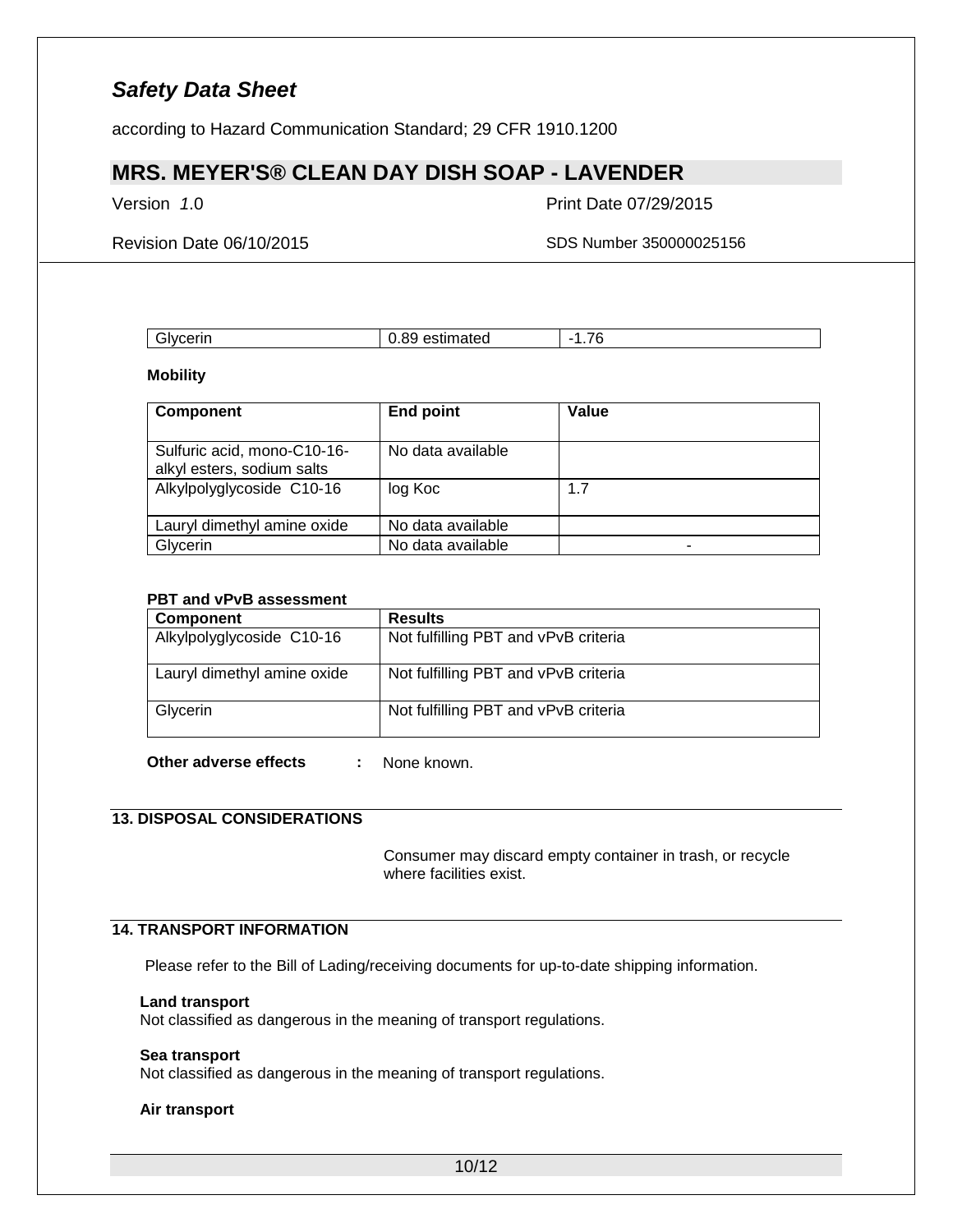according to Hazard Communication Standard; 29 CFR 1910.1200

## **MRS. MEYER'S® CLEAN DAY DISH SOAP - LAVENDER**

Version *1*.0 Print Date 07/29/2015

Revision Date 06/10/2015 SDS Number 350000025156

Not classified as dangerous in the meaning of transport regulations.

### **15. REGULATORY INFORMATION**

| <b>Notification status</b> | : All ingredients of this product are listed or are excluded from<br>listing on the U.S. Toxic Substances Control Act (TSCA)<br>Chemical Substance Inventory. |
|----------------------------|---------------------------------------------------------------------------------------------------------------------------------------------------------------|
| <b>California Prop. 65</b> | : This product does not contain any chemicals known to State of<br>California to cause cancer, birth defects, or any other<br>reproductive harm.              |

### **16. OTHER INFORMATION**

| <b>HMIS Ratings</b> |  |
|---------------------|--|
| Health              |  |
| Flammability        |  |
| <b>Reactivity</b>   |  |

| <b>NFPA Ratings</b> |                          |
|---------------------|--------------------------|
| <b>Health</b>       |                          |
| <b>Fire</b>         | 0                        |
| Reactivity          | 0                        |
| <b>Special</b>      | $\overline{\phantom{0}}$ |

This information is being provided in accordance with the Occupational Safety and Health Administration (OSHA) regulation (29 CFR 1910.1200). The information supplied is designed for workplaces where product use and frequency of exposure exceeds that established for the labeled consumer use.

### **Further information**